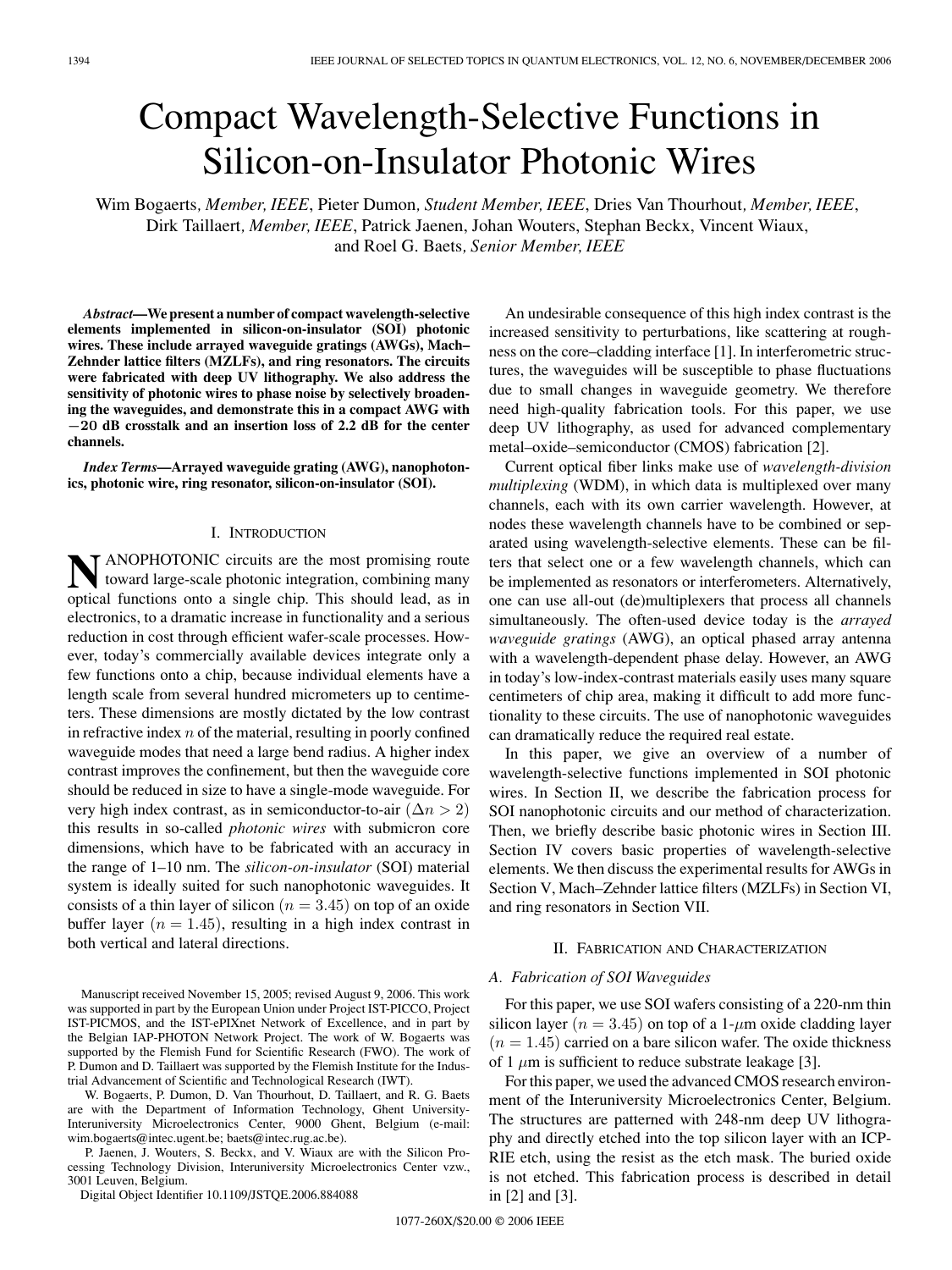## *B. Characterization*

We characterize the devices using transmission measurements. For incoupling and outcoupling, we use grating couplers that couple light directly from a broad ridge waveguide in and out of a standard single-mode fiber, which is positioned above the substrate at a 10 $^{\circ}$  angle [4], [5]. Coupling efficiency is 33% (−5 dB) per coupler. This technique does not require cleaved or polished facets, and can also be used with array connectors [6]. The fiber couplers used here couple just one fiber polarization into the waveguide transverse electric (TE) mode.

#### III. PHOTONIC WIRE WAVEGUIDES

#### *A. Basic Properties*

Photonic wires are basically index-guiding optical waveguides with a submicron core and a high index contrast. With a core thickness of 220-nm, single-mode waveguides for 1.55  $\mu$ m should be narrower than 580 nm. Because it is very difficult to make these waveguides polarization-independent, all our components are designed for a TE polarization only.

Photonic wires also have significantly more dispersion than conventional, low-contrast waveguides [7], although not as high as that of some photonic crystal waveguides [8]. This results in a high group index between  $n<sub>g</sub> = 4$  and 4.7, depending on the waveguide width. In interferometric structures, a high group index (and, thus, narrow wires) are desirable, but narrow wires are more susceptible to phase noise, which can significantly degrade the performance of the device.

#### *B. Propagation Losses*

We have previously demonstrated propagation losses as low as 0.24 dB/mm in straight photonic wires [2], [9]. Similar results have been reported by other groups [10], [11] with e-beam fabricated waveguides.

We have also characterized bend losses using a large spiral waveguides [inset in Fig. 1(b)]. We designed a statistically significant spread in both waveguide length (between 0.1 and 50 mm) and number of bends (between 0 and 550). In Fig. 1(b), we plot the transmission for spirals with a  $3-\mu m$  bend radius as a function of the total length and the number of 90◦ bends. The straight propagation loss and the excess loss per  $90^\circ$  bend is given by the slope of a two-dimensional (2-D) fit. For this radius, the excess bend loss per 90° bend is only 0.016 dB.

As expected, the excess bend losses increases dramatically for sharper bends. The total loss of a bend is this excess loss plus the straight propagation loss along the length of the bend. The latter contribution increases with the bend radius. This is plotted in Fig. 1(b). For a 1- $\mu$ m bend radius, the excess loss of over 0.1 dB/90 $\degree$  dominates, while for a 5- $\mu$ m bend radius, the excess loss is of the same order as the propagation loss, resulting in a total loss of only 0.01 dB/90◦ bend. Similar number for bend losses have been reported in the literature [12], although measured on much fewer bends.



Fig. 1. Bend losses in photonic wires. (a) Transmission loss for a set of spiral waveguide (*inset*) with 3- $\mu$ m bend radius as a function of the number of 90 $\degree$ bends and the total waveguide length. The slope of the fitted plane along the axes is the straight waveguide loss and the excess bend loss. (b) Bend loss per 90◦ bend as a function of the bend radius. The loss of a straight waveguide of equal length is also plotted with the values for the excess loss per bend.

## IV. WAVELENGTH-SELECTIVE ELEMENTS

With photonic wires, a dramatic reduction of passive wavelength-selective elements can be obtained. Small resonant cavities can be used as channel drop filters with a large free spectral range (FSR), to be used in systems with many wavelength channels. However, in many applications, one operates in a more limited wavelength range  $( $30 \text{ nm}$ )$  with standard WDM frequency channel spacings as 100 GHz (0.8 nm) or 200 GHz (1.6 nm). In these cases, sometimes a rather small FSR is needed. As the delay line length needed in interferometric devices is inversely proportional to the FSR, this can result in delay lengths that are much larger than the bend radius, as in [6].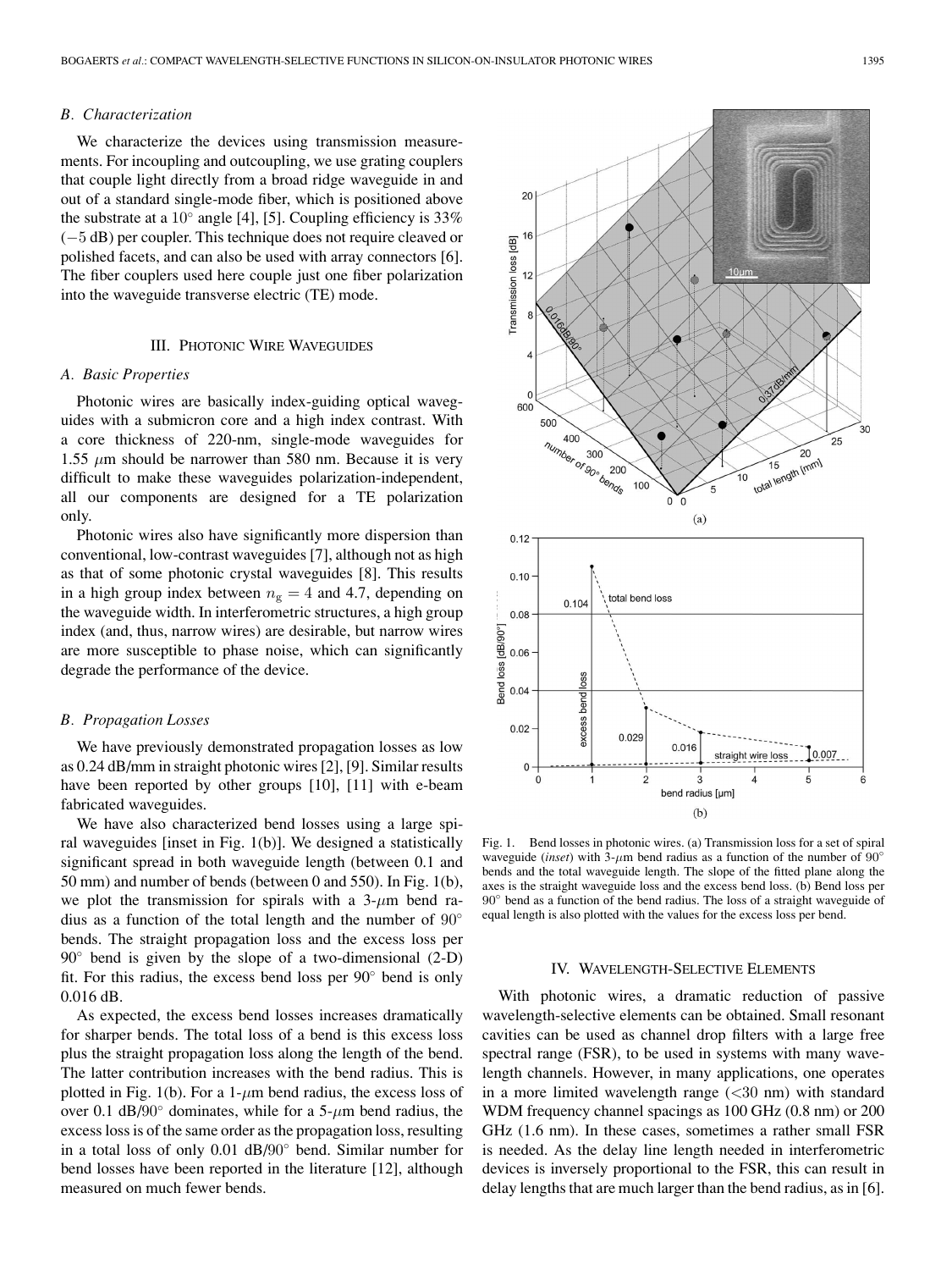

Fig. 2. AWG with  $8 \times 400$  GHz channels.

This partially cancels out some advantages of using sharp bends, unless one starts folding the delay lines. Without such folding, an AWG with just a few closely spaced channels (and thus a small FSR) will turn out to be quite large compared to a similar AWG with more channels, even if much more grating arms are required. When the differential delay length is of the same order of magnitude as the bend radius and is three to four times larger than the minimal spacing between the waveguides, a very compact stacking of the delay lines is possible. As an example, a circular eight-channel AWG with 400 GHz (3.2 nm) channel spacing has an FSR of 25.6 nm, and it will inherently be larger than a device with the same number of channels with a two times larger channel spacing.

A notable exception to this is an AWG-based (de)multiplexer, where only the center channels are used to obtain low insertion loss nonuniformity. In such an AWG, the FSR is much larger than the channel spacing times the number of used channels, as only the center channels are actually used. This implies a small path length difference between arms, allowing a close packing. For a given FSR, the size is then largely determined by the number of arms, which is typically two to three times the number of wavelength channels (including the channels that are not used).

Therefore, the actual reduction in size of a device is not just limited by the waveguide itself, but also by the desired FSR, fixing the delay lengths needed in interferometric devices, and the performance targets set.

## V. AWGS

AWGs are currently the most popular integrated devices for multiplexing and demultiplexing multiple wavelength channels. Photonic wires with short bend radii and high group index can dramatically reduce these dimensions. In 2004, we have demonstrated an eight-channel AWG in SOI, which has a footprint of only 380  $\mu$ m × 290  $\mu$ m ≈ 0.1 mm<sup>2</sup> or about 0.1 mm<sup>2</sup> [13]. This device is shown in Fig. 2(a). However, this device has a number of limitations. The layout is designed with the same design rules as for low-contrast AWGs, which are not really compatible with the very sharp bends possible in photonic wires. Also, the high refractive index contrast of the wires makes it dif-



Fig. 3. AWG with  $8 \times 400$  GHz channels. (a) Simulated transmission spectrum from the eight output ports. (b) Measured transmission spectrum.

ficult to implement good "free-space" star couplers, as there is a significant vertical mode mismatch between the photonic wire waveguide mode and the slab modes in the star coupler. This can result in unwanted reflections, which increase the overall insertion loss of the device. Also, the delay lines implemented in narrow photonic wires are prone to phase noise due to small fluctuations in waveguide geometry. The device in Fig. 2 has a designed channel spacing of 3.2 nm (400 GHz) and an FSR of 25.6 nm.

We simulated this design using 2-D propagation in the slab regions of the star couplers [14]. The result is plotted in Fig. 3(a). While the general crosstalk is quite low, there is still a significant nearest neighbor crosstalk because of the broad channel transmission peaks. In this simulation, we did not incorporate phase noise due to waveguide roughness and irregularities.

The measured transfer from the input port to the eight output waveguides is plotted in Fig. 3(b). The transmission is normalized to the transmission of a simple photonic wire; hence, the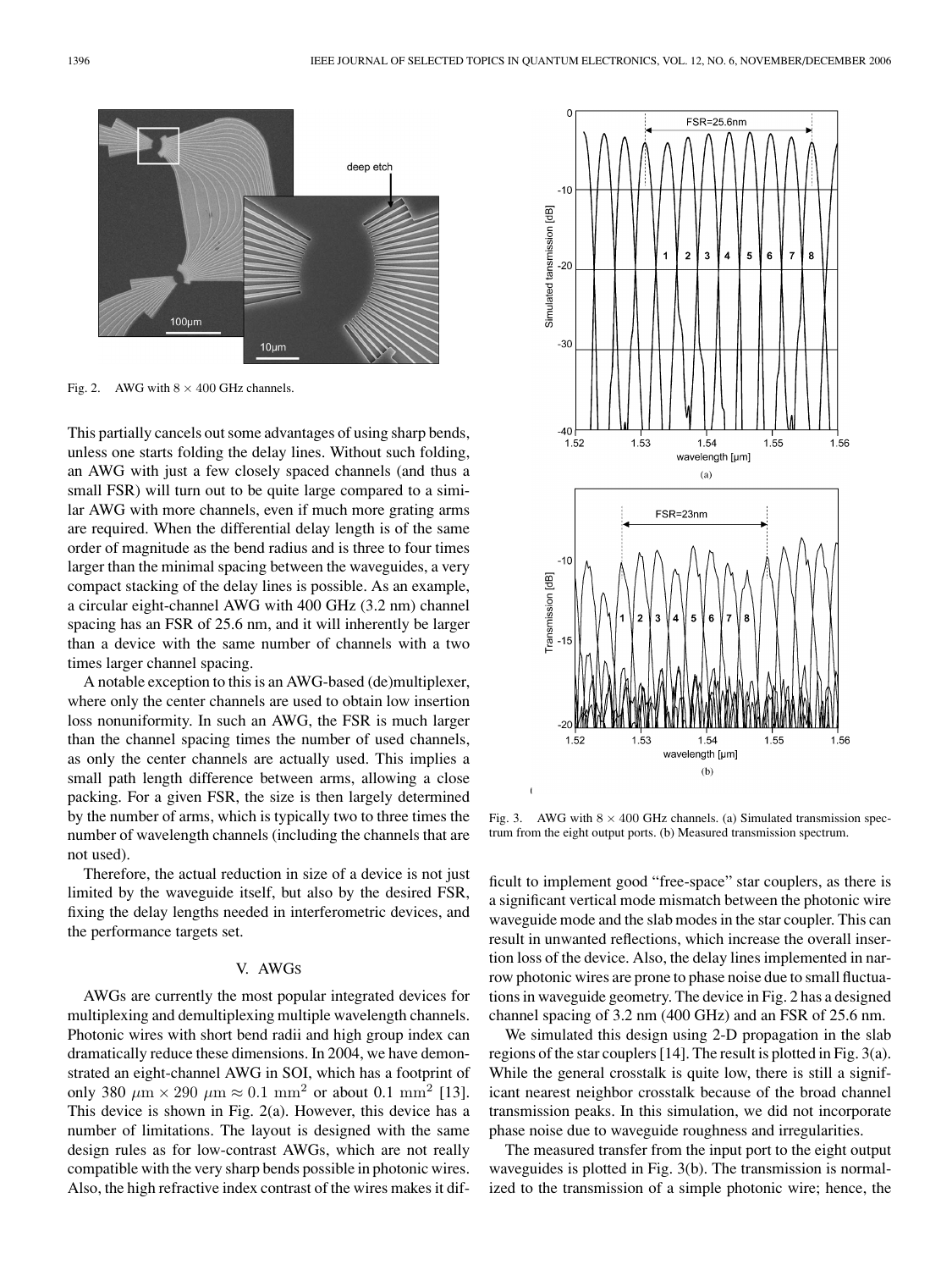scale represents only the losses in the AWG. The on-chip insertion loss of the AWG is approximately 8 dB. However, the main limitation is the high crosstalk level limited to values around −7 dB, which is clearly not sufficient for practical applications. The main part of this crosstalk can be attributed to the phase noise generated in the waveguide arms. The shift in the center wavelength and the FSR between the simulated and the fabricated device can be attributed to deviation of the wire geometry with respect to the design. This could be compensated by global tuning of the device, e.g., thermal tuning.

In [15], an AWG fabricated using SOI wires was presented. The authors optimized the devices for compactness and demonstrated a  $110 \mu m \times 93 \mu m$  device with a 6-nm channel spacing and a 900-nm FSR. Also, the crosstalk was significantly worse, at a level of −5 dB. Another example with a smaller footprint, but still with a similarly large FSR, was demonstrated in [16]. The reported insertion loss was very low, but it was normalized to the average propagation loss in a grating arm, which can be significant given the reported losses of 12 dB/mm.

We show an improved device in Fig. 4. A more flexible layout has been used, which made sharp bends and close spacing of the arms possible, taking advantage of the tight confinement of photonic wire waveguides. To reduce the crosstalk due to phase noise in the narrow photonic wires, we have broadened the waveguides in the long straight sections of the grating arms. These sections are no longer single-mode, but as there are no bends in these sections, the coupling to higher order modes should be very small. Also, any light in higher order modes will be filtered out as the wire is reduced in width near a bend. However, as the broadened wires have a different group index as the narrow wires, the required physical delay length will be larger, resulting in a slightly larger device than when no broadened wire has been used.

To address the high insertion loss in the star couplers, we reduced the reflections at the waveguide apertures by using a two-step etch process, where the waveguides near the star coupler are etched only 70-nm deep, compared to the 220-nm etch depth of the photonic wires. This effectively reduces the lateral index contrast near the star coupler [17]. This is shown in Fig. 4. We used an adiabatic transition between the deeply etched and shallow waveguide, which requires a length of 15–30  $\mu$ m, depending on the parameters of the star coupler. Of course, this will also add to the footprint of the device. The star couplers can be further optimized by changing the geometry of the access waveguides, as in [16].

Fig. 4 shows a 16-channel AWG with 36 arms, a designed channel spacing of 1.6 nm (200 GHz), and a designed FSR of 25.6 nm. The experimental values differ slightly, which can again be attributed to the waveguide geometry. The FSR is the same as in the previous example, as is the footprint  $(500 \ \mu m \times 200 \ \mu m = 0.1 \text{mm}^2)$ . However, the combination of a rectangular geometry and a bend radius of only  $4 \mu m$  supports almost twice the number of arms in the same area, allowing for twice the number of channels with half the channel spacing.

These modifications to the AWG design lead to an improved transmission characteristic. Fig. 5(a) shows the simulated transmission of the 16 output ports as a function of the wavelength



Fig. 4. AWG with  $16 \times 200$  GHz channels. Details show broadened photonic wires in straight sections and the two-step star coupler with shallow etched waveguides.

in the central input ports. Simulated insertion loss is less than −1 dB, which can be attributed to the shallow-etch star coupler. As expected, there is a 3-dB nonuniformity between the center and the extreme outputs. Without phase noise, the general crosstalk is −35 dB, while the nearest neighbor crosstalk is  $-28$  dB.

The measured transmission characteristic is shown in Fig. 5. Again, the transmission is normalized to a simple photonic wire. The device has a general crosstalk between  $-17$  and  $-20$  dB. The nearest neighbor crosstalk is even lower. Due to the shallowetch star couplers, the insertion loss has improved considerably, being only −2.2 dB in the center output ports. Again, the nonuniformity between the center and the outer ports is 3 dB.

In this design, phase noise is still believed to be the dominant cause of crosstalk. To reduce the phase noise even further, one should resort to better fabrication processes, or ultimately to active tuning of the grating arms.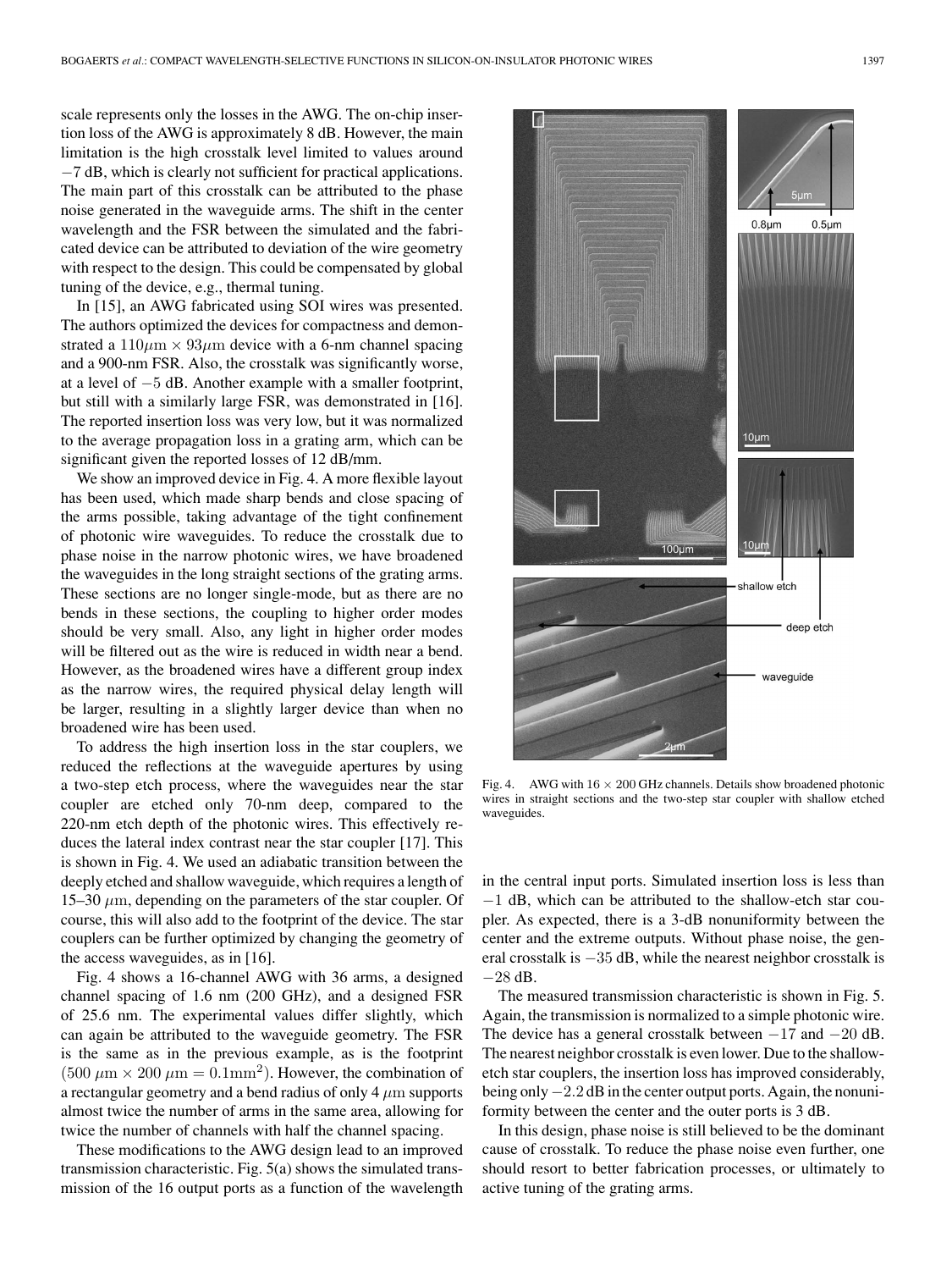

Fig. 5. Transmission spectrum of the 16 output ports of the AWG in Fig. 4. (a) Simulation. (b) Measurement.

#### VI. MACH–ZEHNDER LATTICE FILTERS

An MZLF, sometimes called a cascaded Mach–Zehnder filter, consists of a series of Mach–Zehnder interferometers with a constant path-length difference but with varying coupling ratio. The coupling ratios can be optimized for the desired filter spectrum. For example, an MZLF can be designed to have Chebychevlike filter characteristic with low sidelobe levels. SOI photonicwire-based MZLFs have already been demonstrated by several authors [18], [19].

Fig. 6 shows an example of a five-stage MZLF, consisting of six directional couplers and five delay sections. Due to optical proximity effects during lithography [2], the isolated waveguides have a width of 565 nm, while the waveguides in the directional couplers are only 535-nm wide. The gap between the waveguides is 220 nm.

Fig. 6(b) shows the transmission as a function of wavelength in the pass and the drop port, normalized to the transmission



Fig. 6. Design of a five-stage MZLF. (a) Fabricated device. (b) Transmission spectrum of the pass and the drop port.

of a simple straight waveguide. The filter characteristic is welldefined with a bandwidth of 2.6 nm, an FSR of 17 nm, and a coupling efficiency of nearly 100%. Crosstalk is still relatively large at 10 dB, and is caused by nonoptimal coupling ratios and phase errors delay sections. Here too, improvements are possible using broadened photonic wires in the delay lines, and this will also result in a slightly larger device.

## VII. RING AND RACETRACK RESONATORS

## *A. Single-Channel Drop Filters*

Ring and racetrack resonators can be used as a building block for densely integrated wavelength-selective filters. In photonic wires, the sharp bends allow for very compact rings with the very large FSR needed for add–drop filters. However, a reliable fabrication of such devices is challenging. We have demonstrated ring resonators with a radius between 1 and 8  $\mu$ m, which are laterally coupled to two waveguides using directional couplers. To achieve low crosstalk and high finesse, we explored a variety of coupling geometries.

A circular ring resonator is shown in Fig. 7. The spacing in the directional coupler sections is limited to a minimum of 200 nm due to lithographic constraints. Note that the coupling section is quite short due to the curvature of the ring; therefore,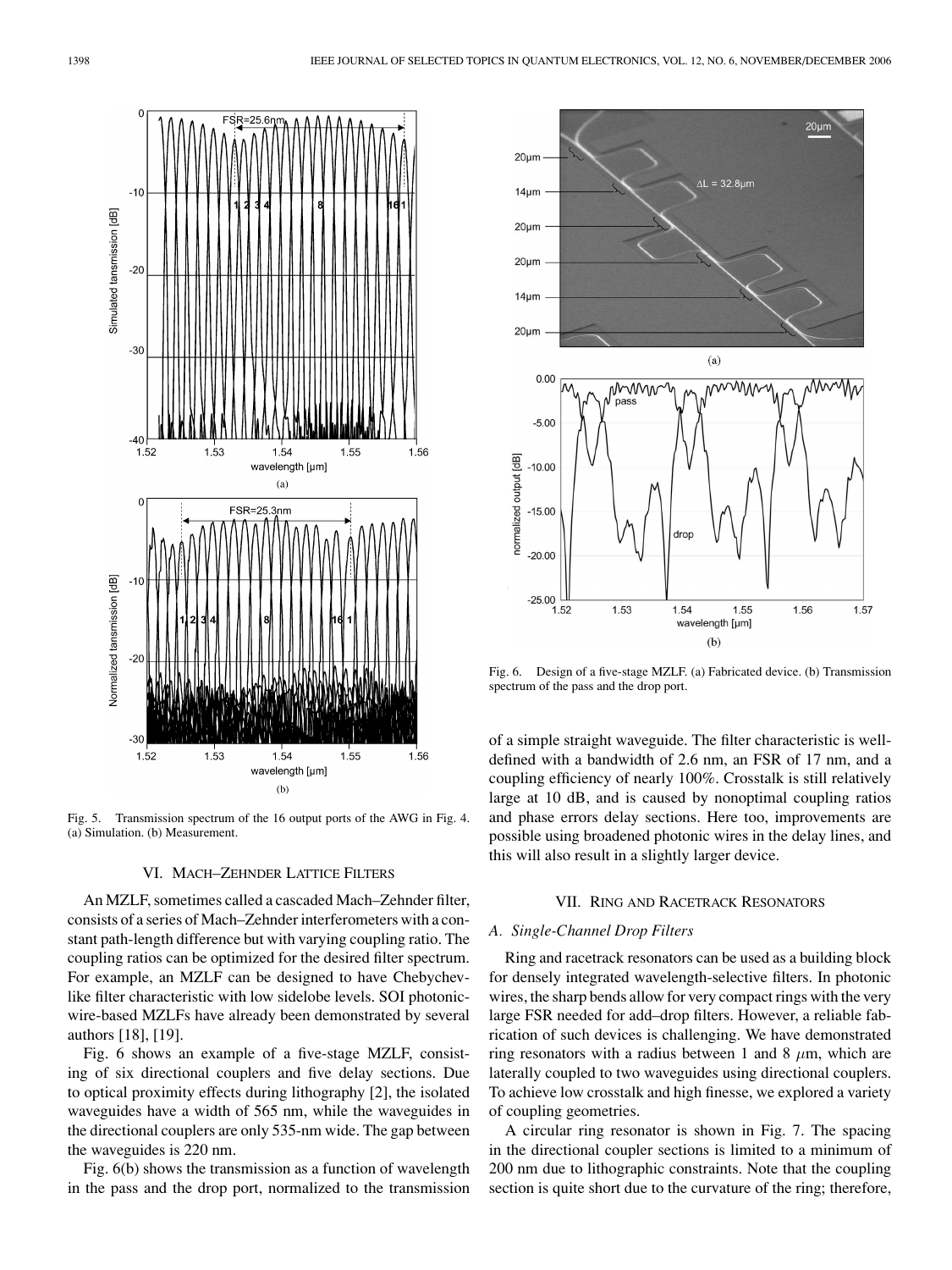

Fig. 7. Ring and racetrack resonators. (a) Circular ring resonator with a  $3-\mu$ m bend radius. (b) Racetrack resonator with a  $1-\mu$ m bend radius and a 3- $\mu$ m straight coupling section. (c) Racetrack resonator with a 6- $\mu$ m bend and a 3- $\mu$ m coupling section. (d) Bend-coupled ring resonator with a 5- $\mu$ m bend radius.

the coupling efficiency is rather low. This is obvious from the transmission spectrum in Fig. 8(a) for a ring with  $5-\mu m$  radius. Even at resonance, the power in the pass port is still much larger than that in the drop waveguide.

To improve the coupling efficiency, one can use a straight coupling section, a so-called racetrack configuration [Fig. 7(b) and (c)]. With only a 1- $\mu$ m radius, a Q of around 2100 and an FSR in excess of 40 nm are obtained, but the drop efficiency is low. The low Q can be attributed to bend losses in the photonic wire. For larger radii, the losses decrease quickly. Fig. 8(b) shows transmission spectra of a racetrack with a  $5-\mu m$  radius and a 6.28- $\mu$ m coupling section. Larger coupling leads to a high adddrop extinction ratio of −20 dB and 50%–70% drop efficiency with Q factor still over 3000. Due to the larger resonator, the FSR is reduced to approximately 12 nm. For racetracks with radii down to 2  $\mu$ m, we have measured Q-values up to 12 000. For even smaller bends, radiation losses become dominant and the Q drops rapidly.

Because of the straight coupling section, the FSR of a racetrack resonator is limited. To improve the coupling efficiency of a ring without adding length to the resonator, one can use a bent waveguide for coupling [20] [Fig. 7(c)]. By tailoring the width of the resonator and the access waveguide, good phase matching is possible, and high coupling efficiencies can be achieved. The coupling can be adjusted by the angle of the coupling section. Fig. 8(c) demonstrates an extinction ratio (from  $-10$  to  $-15$ dB) and drop efficiency in a resonator with a  $5-\mu m$  radius.

Note that it is of utmost importance to control the feature sizes of the resonators very tightly. The coupling efficiency of the directional coupler sections depends strongly on spacing between the waveguides. Just as with the MZLF in Section VI, optical proximity effects can change the actual gap width, as well as the waveguide width in the coupler section with respect to the waveguide width in the isolated sections of the ring. As a small change in the waveguide width of 5 nm over the entire ring can lead to a shift in drop wavelength of about 15 nm, a



Fig. 8. Transmission spectra of drop and pass ports for resonators. (a) Ring with 5- $\mu$ m radius. (b) Racetrack with 5- $\mu$ m bend radius and 6.28- $\mu$ m coupling section. (c) Ring with bent coupling section and a  $5-\mu m$  radius.

thorough optimization of the design and fabrication process is required.

## *B. Four-Channel Add–Drop Filter With Racetrack Resonators*

Fig. 9 shows a four-channel wavelength add–drop filter using four racetrack resonators with different bend radii (6, 6.02, 6.04, and 6.08  $\mu$ m). Note that with this approach not only the resonance wavelength but also the FSR vary. The transmission spectra are overlaid in Fig. 9(b). In this example, a large part of the FSR can be reached by changing the radius over only 80 nm, but there is no linear relationship between the resonance wavelength and the change in radius. In our opinion, this is mainly because of the mask discretization, but other configurations will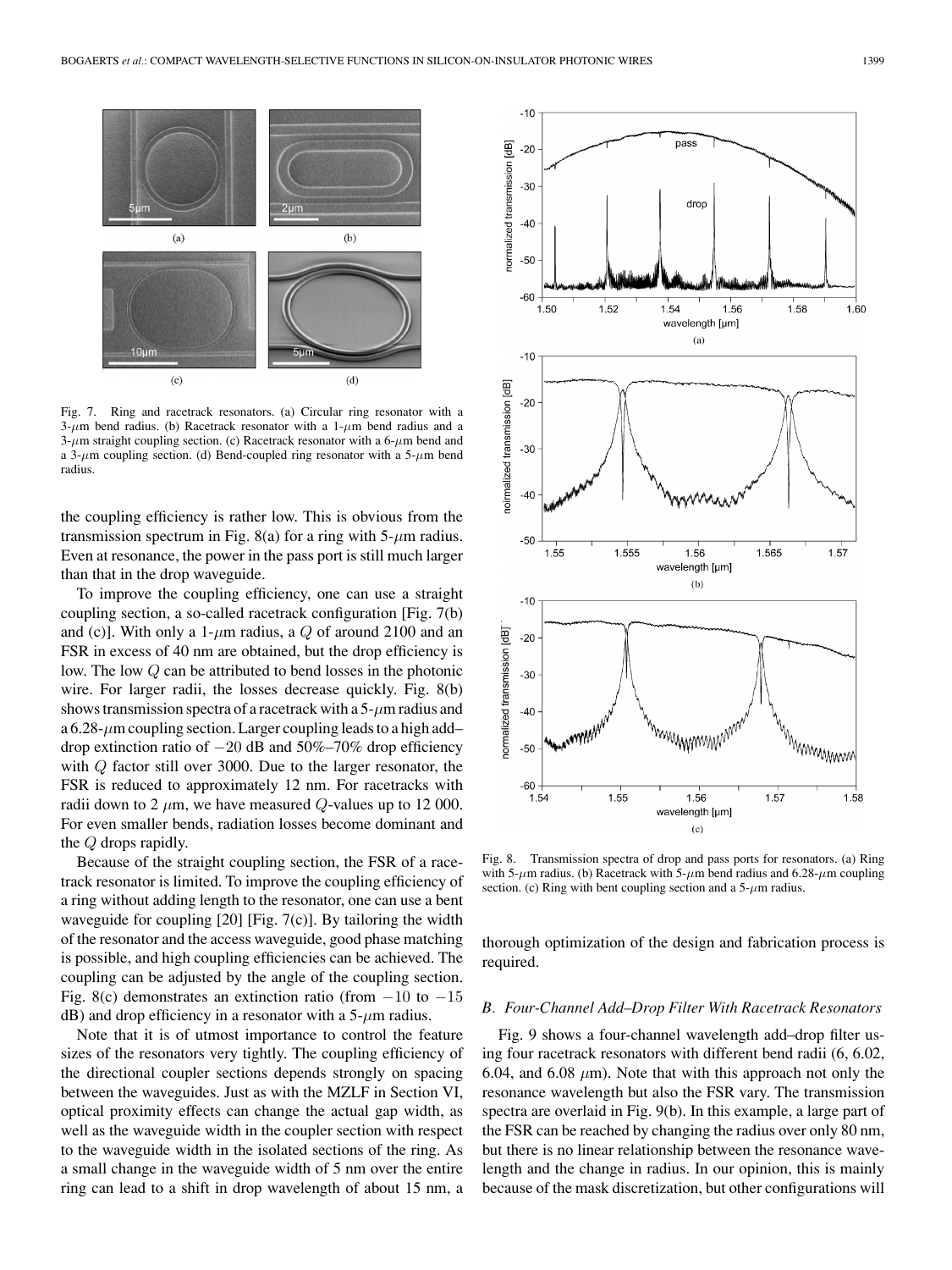

Fig. 9. (a) Four-channel demultiplexer using first-order racetrack resonators with different bend radius. (b) Overlaid transmission characteristics of the demultiplexer in the pass port and four drop ports.

be studied to avoid this problem and achieve better control of the wavelength spacing.

#### VIII. CONCLUSION

We have demonstrated very compact wavelength-selective functions in SOI photonic wire. These include AWGs, MZLFs, and ring resonators. While photonic wires allow for sharp bends and a high group index, they make wavelength-selective devices prone to phase noise. To alleviate this problem, we broadened the waveguides in straight sections with dramatic improvement in the crosstalk of an AWG. To improve the insertion loss in AWG star couplers, we employed a two-step etch process, reducing the lateral index contrast at the interface of a waveguide with the free-space section.

These improvements resulted in AWGs with areas of about 0.1 mm<sup>2</sup> (for a 16-channel AWG with 1.6-nm channel spacing) with crosstalk levels of −20 dB and an insertion loss of −2.2 dB for the center channels. We have also shown a five-stage MZLF. The high crosstalk of  $-10$  dB can be improved by optimization of the coupling sections and by using broadened waveguides. Finally, we have shown compact ring resonators, including a four-channel add–drop multiplexer.

These devices show that it is possible to achieve a considerable reduction in size by using high-contrast photonic wires with strong confinement (and therefore sharp bends) and high group index (short delay lines). However, care is needed in interferometric structures as the waveguides are prone to phase noise, though, this was remedied by using broadened waveguides.

#### ACKNOWLEDGMENT

The authors would like to thank J. Mees for mask design, J. Van Ongeval, J. Mentens, and the IMEC P-line operators for processing, and J. Schrauwen for SEM images.

#### **REFERENCES**

- [1] W. Bogaerts, P. Bienstman, and R. Baets, "Scattering at sidewall roughness in photonic crystal slabs," *Opt. Lett.*, vol. 28, no. 9, pp. 689–691, 2003.
- [2] W. Bogaerts, R. Baets, P. Dumon, V. Wiaux, S. Beckx, D. Taillaert, B. Luyssaert, J. Van Campenhout, P. Bienstman, and D. Van Thourhout, "Nanophotonic waveguides in silicon-on-insulator fabricated with CMOS technology," *J. Lightw. Technol.*, vol. 23, no. 1, pp. 401–412, Jan. 2005.
- [3] W. Bogaerts, V. Wiaux, D. Taillaert, S. Beckx, B. Luyssaert, P. Bienstman, and R. Baets, "Fabrication of photonic crystals in silicon-on-insulator using 248-nm deep UV lithography," *IEEE J. Sel. Topics Quantum Electron.*, vol. 8, no. 4, pp. 928–934, Jul.–Aug. 2002.
- [4] D. Taillaert, W. Bogaerts, P. Bienstman, T. Krauss, P. Van Daele, I. Moerman, S. Verstuyft, K. De Mesel, and R. Baets, "An out-ofplane grating coupler for efficient butt-coupling between compact planar waveguides and single-mode fibers," *IEEE J. Quantum Electron.*, vol. 38, no. 7, pp. 949–955, Jul. 2002.
- [5] W. Bogaerts, D. Taillaert, B. Luyssaert, P. Dumon, J. Van Campenhout, P. Bienstman, D. Van Thourhout, R. Baets, V. Wiaux, and S. Beckx, "Basic structures for photonic integrated circuits in silicon-on-insulator," *Opt. Express*, vol. 12, no. 8, pp. 1583–1591, Apr. 2004.
- [6] P. Dumon, W. Bogaerts, D. Van Thourhout, D. Taillaert, R. Baets, J. Wouters, S. Beckx, and P. Jaenen, "Compact wavelength router based on a silicon-on-insulator arrayed waveguide grating pigtailed to a fiber array," *Opt. Express*, vol. 14, no. 2, pp. 664–669, Jan. 2006.
- [7] E. Dulkeith, F. Xia, L. Schares, W. M. J. Green, and Y. A. Vlasov, "Group index and group velocity dispersion in silicon-on-insulator photonic wires," *Opt. Express*, vol. 14, no. 9, pp. 3853–3863, May 2006.
- [8] H. Gersen, T. Karle, R. Engelen, W. Bogaerts, J. Korterik, N. van Hulst, T. Krauss, and L. Kuipers, "Real-space observation of ultraslow light in photonic crystal waveguides," *Phys. Rev. Lett.*, vol. 94, no. 7, p. 073903, Feb. 2005.
- [9] P. Dumon, W. Bogaerts, V. Wiaux, J. Wouters, S. Beckx, J. Van Campenhout, D. Taillaert, B. Luyssaert, P. Bienstman, D. Van Thourhout, and R. Baets, "Low-loss SOI photonic wires and ring resonators fabricated with deep UV lithography," *IEEE Photon. Technol. Lett.*, vol. 16, no. 5, pp. 1328–1330, May 2004.
- [10] S. J. McNab, N. Moll, and Y. A. Vlasov, "Ultra-low loss photonic integrated circuit with membrane-type photonic crystal waveguides," *Opt. Express*, vol. 11, no. 22, pp. 2927–2939, Nov. 2003.
- [11] M. Notomi, A. Shinya, S. Mitsugi, E. Kuramochi, and H. Ryu, "Waveguides, resonators and their coupled elements in photonic crystal slabs, *Opt. Express*, vol. 12, no. 8, pp. 1551–1561, Apr. 2004.
- [12] Y. A. Vlasov and S. McNab, "Losses in single-mode silicon-on-insulator strip waveguides and bends," *Opt. Express*, vol. 12, no. 8, pp. 1622–1631, Apr. 2004.
- [13] P. Dumon, W. Bogaerts, D. Van Thourhout, D. Taillaert, V. Wiaux, S. Beckx, J. Wouters, and R. Baets, "Wavelength-selective components in SOI photonic wires fabricated with deep UV lithography," in *Proc. Conf. Group IV Photonics*, Hong Kong, Sep. 2004, p. WB5.
- [14] C. R. Doerr, "Planar lightwave devices for WDH," in *Optical Fiber Telecommunications IVA*. San Diego, CA: Academic, 2002, ch. 9.
- [15] T. Fukazawa, F. Ohno, and T. Baba, "Very compact arrayed-waveguidegrating demultiplexer using si photonic wire waveguides," *Jpn. J. Appl. Phys.*, vol. 43, no. 5B, pp. L673–L675, 2004.
- [16] K. Sasaki, F. Ohno, A. Motegi, and T. Baba, "Arrayed waveguide grating of  $70 \times 60 \ \mu m^2$  size based on Si photonic wire waveguides," *Electron. Lett.*, vol. 41, no. 14, pp. 801–802, Jul. 2005.
- [17] Y. Barbarin, X. J. M. Leijtens, E. A. J. M. Bente, C. M. Louzao, J. R. Kooiman, and M. K. Smit, "Extremely small AWG demultiplexer fabricated on InP by using a double-etch process," *IEEE Photon. Technol. Lett.*, vol. 16, no. 11, pp. 2478–2480, Nov. 2004.
- [18] K. Yamada, T. Shoji, T. Tsuchizawa, T. Watanabe, J. Takahashi, and S. Itabashi, "Silicon-wire-based ultrasmall lattice filters with wide free spectral ranges," *Opt. Lett.*, vol. 28, no. 18, pp. 1663–1664, 2003.